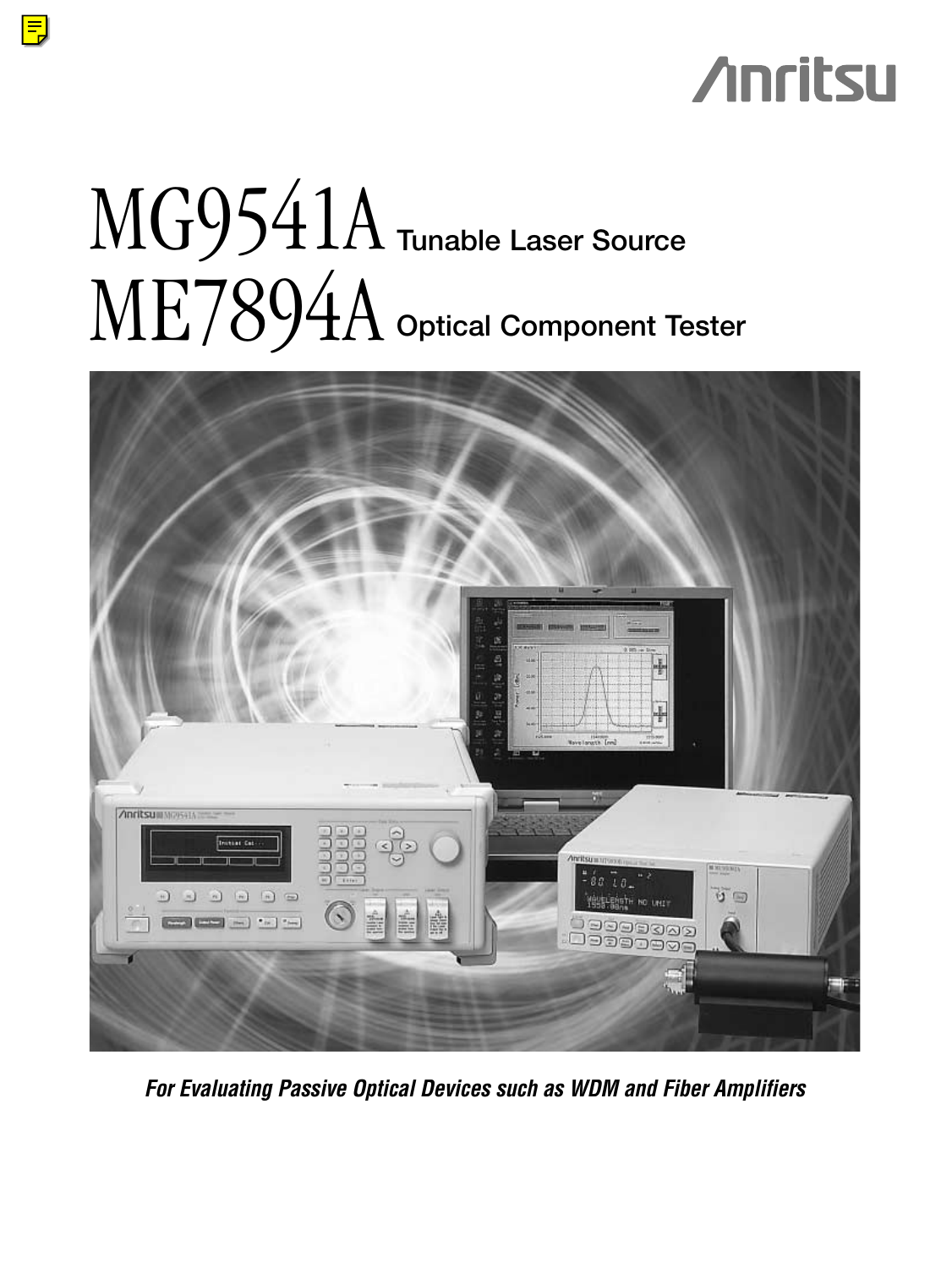### MG9541A Tunable Laser Source

**The MG9541A features a wide wavelength range (1510 to 1640 nm) and three optical outputs: variable level (1st port), high power (2nd port) and high signal-to-noise ratio (3rd port) respectively. Just one unit is all that is needed to perform a variety measurements such as performance evaluation of optical amplifier systems and optical components used in WDM transmission systems.**

#### **Covers C- and L-Bands (1510 to 1640 nm)**

The MG9541A has a turnable wavelength range of 1510 to 1640 nm, offering ideal support for the C-band(1530 to 1565 nm) and L-band (1565 to 1625 nm) wavelengths used in WDM communications and for evaluating the performance of optical components and transmission systems.

#### **Variable Optical Level (1st port)**

The MG9541A can output any optical level in the range of 0 to –30 dBm with very high stability using the built-in optical attenuator. This is useful for evaluating optical input level characteristics of optical amplifier systems, etc.

#### **+7 dBm High-Power Output (2nd port)**

The optical power is better than +6 dBm in the C- and L-bands and better than +7 dBm in the wavelength range from 1530 to 1580 nm. In addition to use as a saturation signal for optical amplifier systems, this output also supports saturation tests of optical amplifiers and WDM transmission systems.

#### **High-Signal-to-Noise Ratio (approx. 70 dB) Optical Output (3rd port)**

This port has a signal-to-noise ratio of approx.70 dB. The source spontaneous emission (SSE) generated by the MG9541A itself is lower than the measuring instrument detection limit. It can be used to measure the performance of passive optical components, such as optical filters, optical isolators, optical couplers, etc.



#### MG9541A optical output

#### **Continuous Sweeping and High-Speed Wavelength Sweeping**

The MG9541A optical outputs are level interruption free and continuous sweeping is performed at high speeds. The wavelength characteristics of optical components can be evaluated at high speed when the MG9541A is used in conjunction with the MT9810B Optical Test Set and the MA9332A Optical Sensor.

#### **Tracking Measurement with MS9710B/C**

The MG9541A can perform tracking measurement when connected to the MS9710B/C. At tracking measurement, the wavelength of the MG9541A output is controlled by the MS9710B/C and measurement is performed while synchronized with the set measurement range. Wide-dynamic range measurement is possible when using the MG9541A with the MS9710B/C.

#### **ITU-T Wavelength Grid Setting Functions**

The WDM wavelength grid (ITU-T Rec., 50 GHz spacing) is easy to set, and a user-specified wavelength grid can also be registered.

#### **External Control via Built-in (as Standard) Ethernet**

In addition to built-in support for GPIB and RS-232C, an Ethernet interface (10BASE-T, 100BASE-TX) is provided as standard equipment, offering easy external remote control over a network.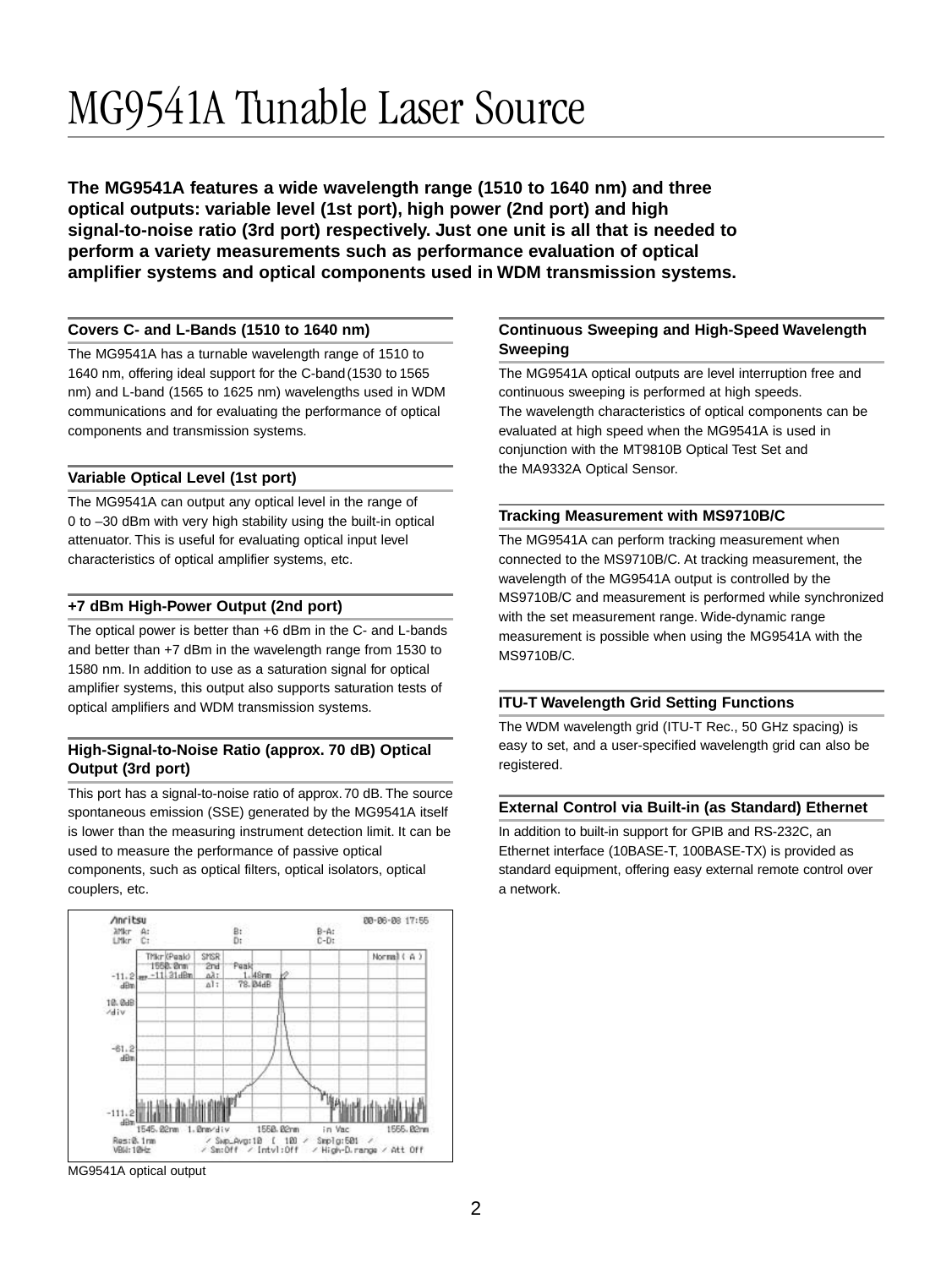



- **Display:** Uses high visibility fluorescent display tube indicating wavelength, optical output, function keys, etc.
- **Measurement items and numeric input keys:** For selecting measurement items and inputting numeric values, such as wavelength, optical output, etc.
- **D** Direct measurement keys: Selects commonly used functions directly as keys to simplify basic operations
- **Three output types:** Variable level from 0 to –30 dBm, high power of +7 dBm and high signal-to-noise ratio of approx. 70 dB
- **G** Sweep Trigger Output: Outputs TTL level trigger signal at each wavelength step during sweeping or each trigger step
- **Sweep Signal Output:** During sweeping, sets start wavelength to 0 V and stop wavelength to 5 V and outputs voltage proportional to sweep wavelength at each wavelength step
- **Ethernet:** 10BASE-T/100BASE-T Ethernet connector
- **RS-232C Interface:** Tracking with optical spectrum analyzer, external PC connection
- **GPIB Interface:** external PC connection
- **Remote Interlock Terminal:** Sets optical output ON/OFF through interlock with external switch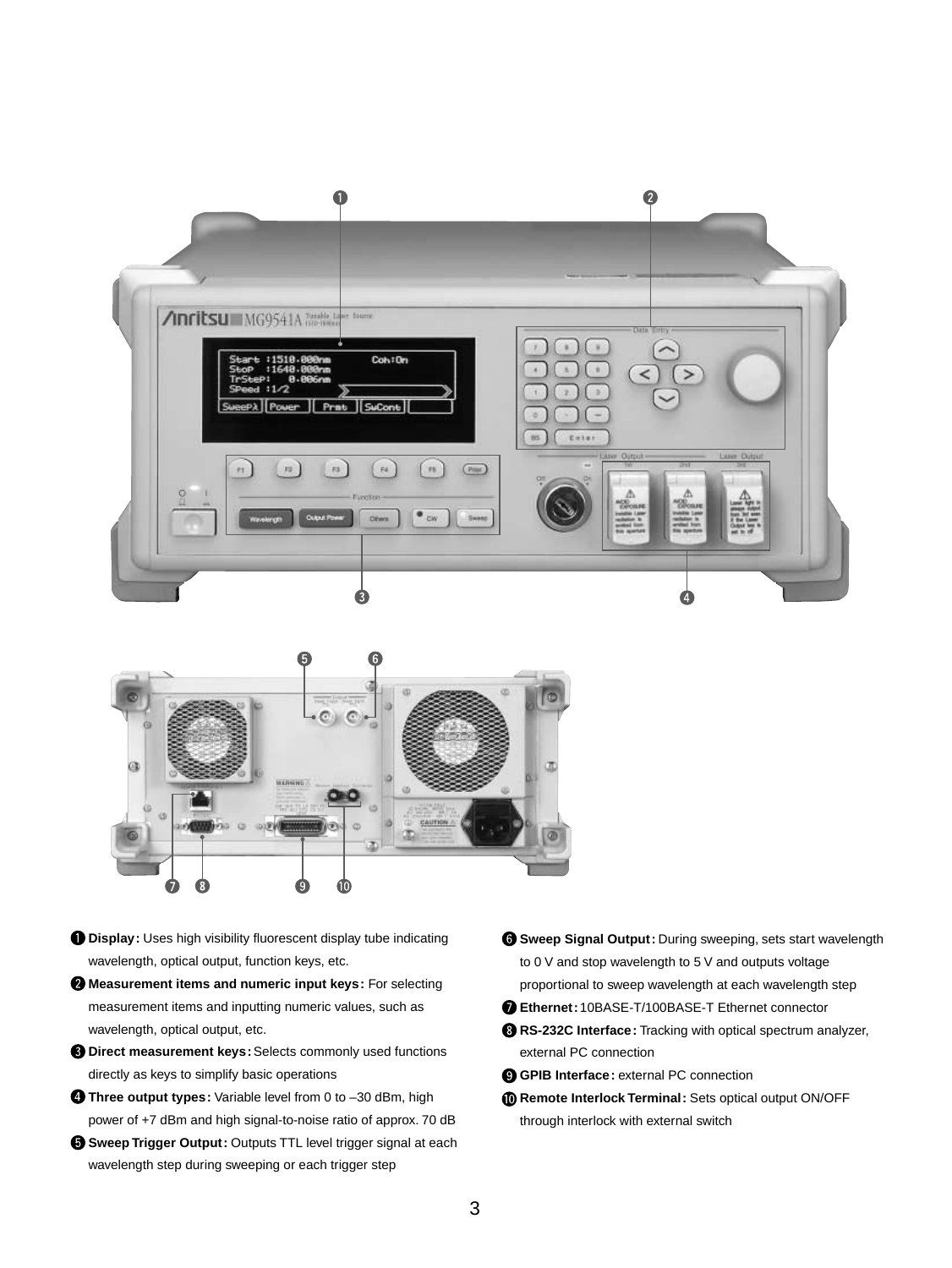### ME7894A Optical Component Tester

**The ME7894A is used in conjunction with the MG9541A Tunable Laser Source, the MT9810B Optical Test Set and the MA9332A Optical Sensor to configure a high-speed measurement system for optical components (filters, couplers, isolators, etc.) used in WDM transmission systems. The measurement can be easily set up over a wide wavelength range from C-band (1530 to 1565 nm) to L-band (1565 to 1625 nm).**



ME7894A system composition

\*2 : MX789400A is installed in PC. The PC is not included in ME7894A.

\*3 : Optical fiber, coupler, isolator, etc.

#### **C- and L-Bands (1510 to 1640 nm)**

The ME7894A has a signal-to-noise ratio of approx. 70 dB over a wide wavelength range from the C-band (1530 to 1565 nm) to the L-band (1565 to 1625 nm) using the 3rd port of the MG9541A Tunable Laser Source. It is ideal for measuring the wavelength characteristics of WDM optical components.

#### **High-Speed Measurement**

Combining the ME7894A with the MA9332A Optical Sensor makes high-speed measurement possible. For example, 5001 data points can be measured in less than 10 seconds. (wavelength sweep range: 20 nm, span: 4 pm, bandwidth: Auto)

#### **High Dynamic Range**

A measurement range of more than 50 dB is achieved from 1530 to 1625 nm (C-and L-bands) by using the high-signal-tonoise ratio (approx. 70 dB) optical output (3rd port) and high sensitive sensor.

#### **2-Channel Automatic Measurement**

Measurement conditions can be input directly into the settings screen displayed on a PC. The ME7894A can measure up to two sensor channels automatically and display the results as a graph.



#### **Bare Fiber Support**

A bare fiber can be connected to the MA9332A Optical Sensor, greatly reducing the inspection time on optical component production lines, etc., and increasing the work efficiency. Moreover, measurement is possible using only the MA9332A with no need to move main power meter.

<sup>\*1 :</sup> With adapter units and optical sensors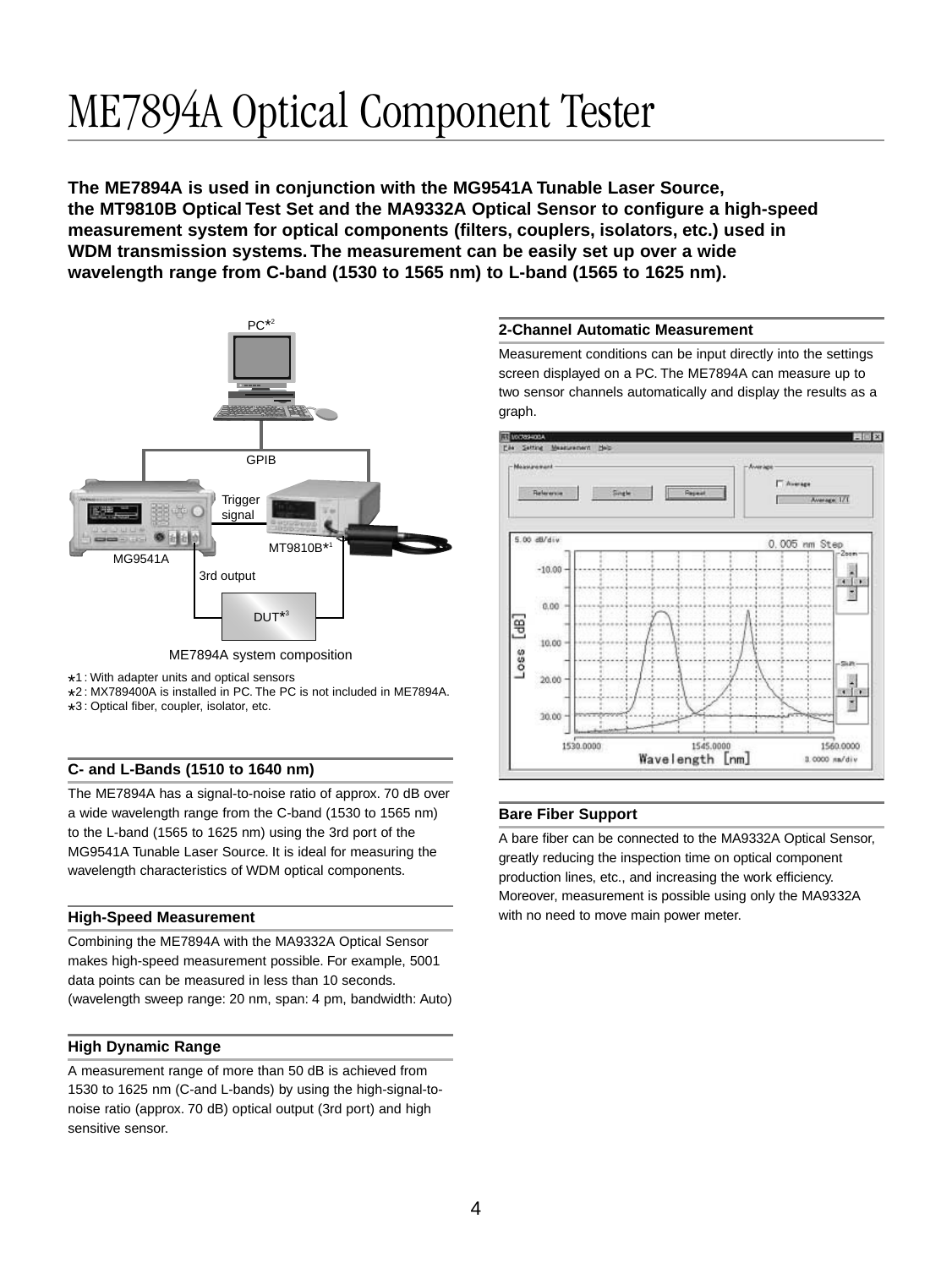#### **MX789400A Optical Component Tester Control Software**

When the MX789400A software is installed in a PC, the MG9541A and MT9810B can be controlled via the GPIB. The software has functions to calculate the data before and after the DUT is inserted, measure the DUT loss wavelength characteristics, and display the results graphically. It makes evaluation of components easier and the measured data can be saved as a text file for importing into spreadsheet applications, etc.

#### **Versatile Control Functions**

The MX789400A\*4 has both detailed setting functions and ActiveX\*5 for required control. The software manages timing during tracking measurement with the MG9541A and MT9810B. By using Visual Basic\*5 , etc., it is possible to create powerful software applications for the required evaluation.

\*4: For the performance of recommended PC, refer to the note \*5 in page 9.

\*5: Registered trademark of Microsoft Corporation



MG9541A Tunable Laser Source MT9810B Optical Test Set

LISIX **ITT Parameter** (md developed Eiros ono finally band. Fire **Star** neth (nm) 5510.100 ett ford For Stop hip Wavelength Step Wavelength [nm] [0.001] OTS CHI Parameter OTS CH2 Peramete **V** Measurement Execute Б e. **MAR332** MA9332/ Measurement Range  $\Box$ F  $-30$  $\overline{\mathbf{x}}$ Video Band Width 204/4 Thite 킈  $\overline{\mathcal{Z}}$ Other Parameter Average Number  $100 - 100$ Senzor Name change Cancel **OK** 

Measurement conditions setting windows



Optical filter measurement example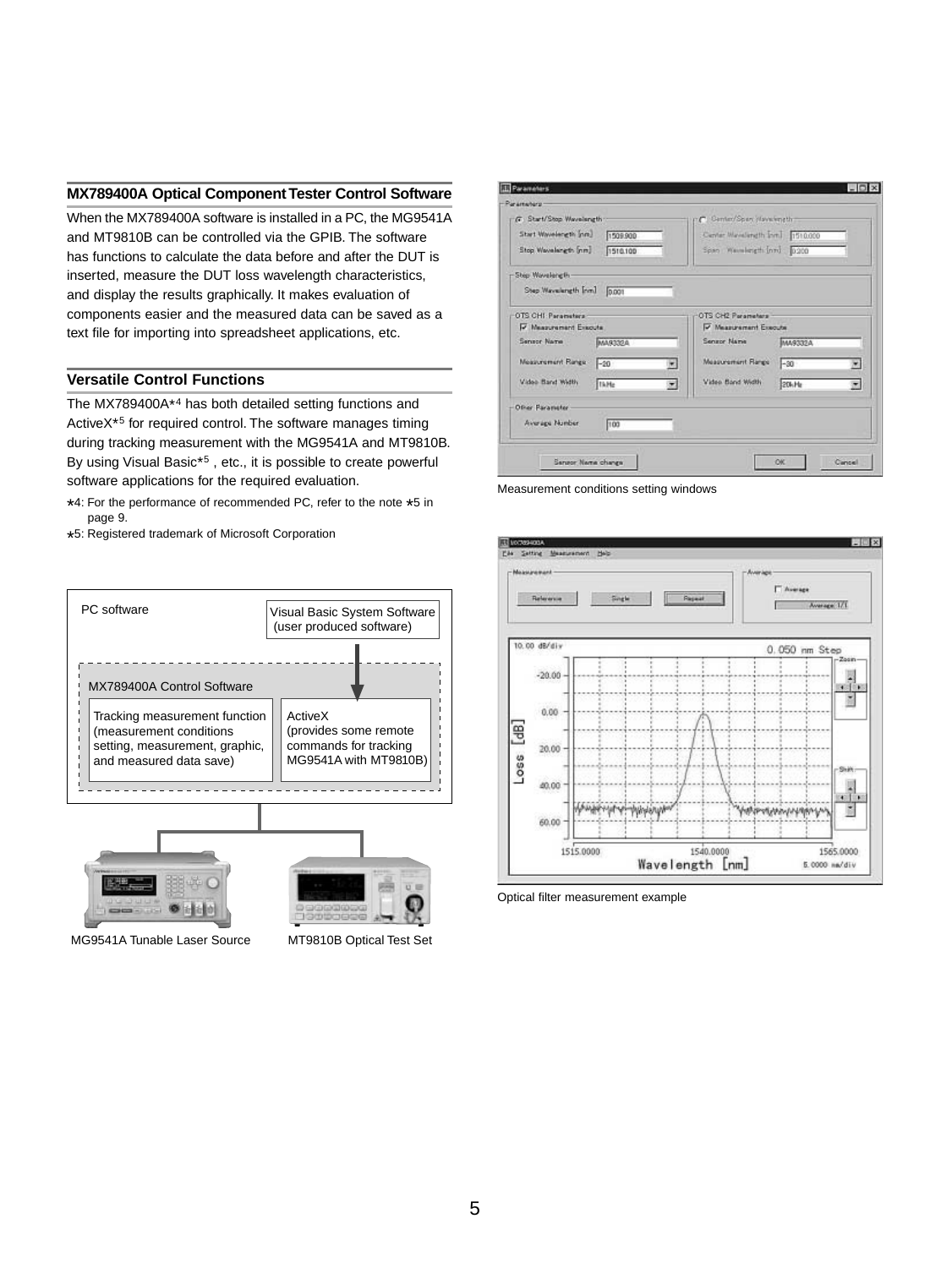### MT9810B Optical Test Set and MA9332A Optical Sensor

**The receiver side of the optical component tester is composed of the MT9810B (main frame), MU931002A Sensor Adapter, and MA9332A Optical Sensor. High-speed measurement is achieved by using new high-speed data transfer technology. For example, 5001 data points can be measured in less than 10 seconds.**

**Since the MA9332A has a simple standalone structure, it can be transported easily to the evaluation site. And the exchangeable connector adapter supports connection of bare fiber and other types of optical connectors.**



#### **Supports Optical Fiber Connectors**

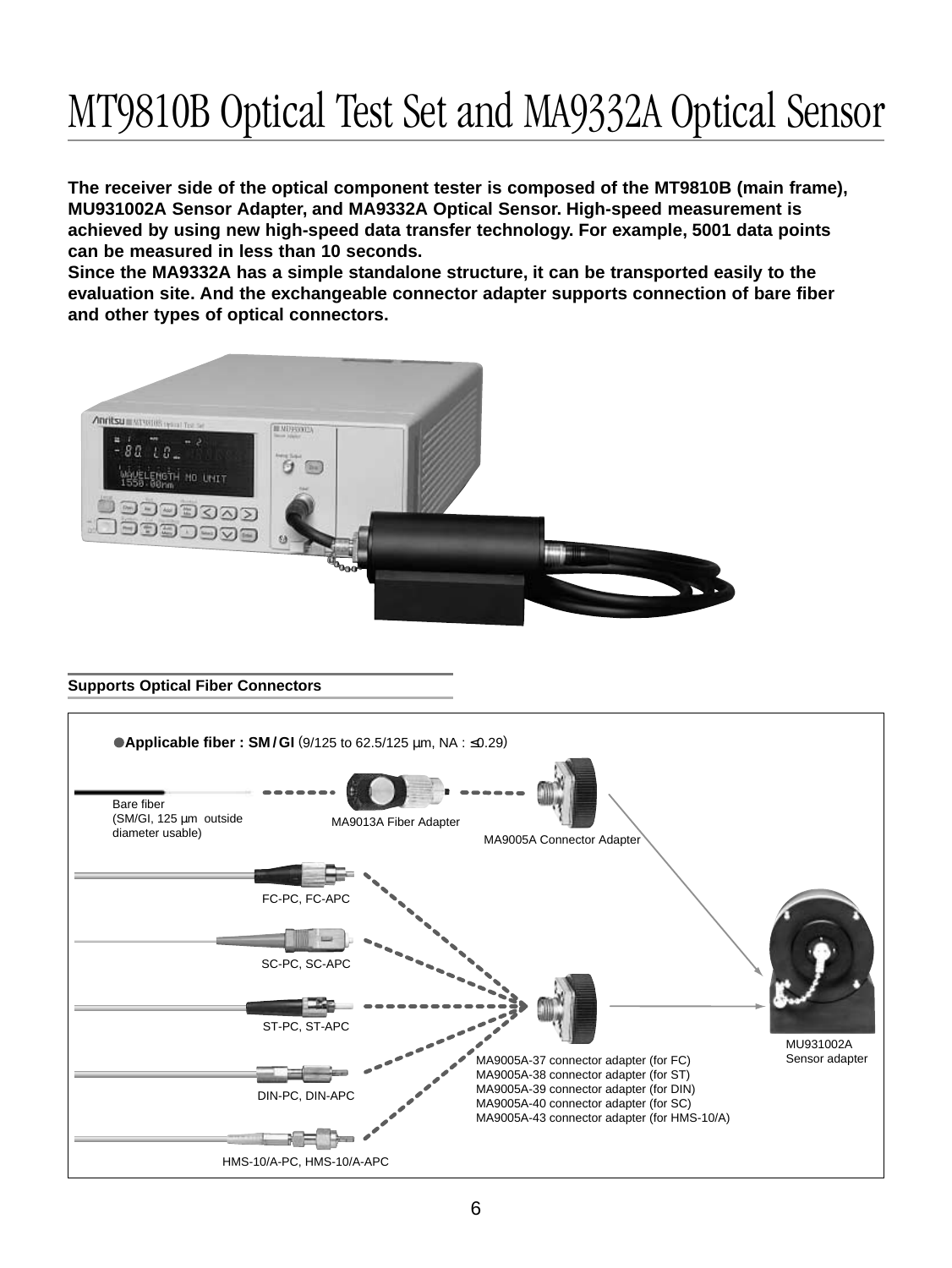#### **Measuring Wavelength Characteristics of Fiber Bragg Grating**

When the high-signal-to-noise ratio optical output of 3rd port of the MG9541A is input to a fiber Bragg grating, the MT9810B can measure the transmitted and reflected light. The measurement results are displayed graphically on a PC.



#### **Measuring Wavelength Characteristics of Optical Coupler**

The signal-to-noise ratio of the optical output of 3rd port of the MG9541A is 70 dB (typ.). When this high-signal-to-noise ratio optical signal is input to an optical coupler, the wavelength characteristics of the branch ratio can be measured by the MT9810B and the results displayed as a graph on a PC.

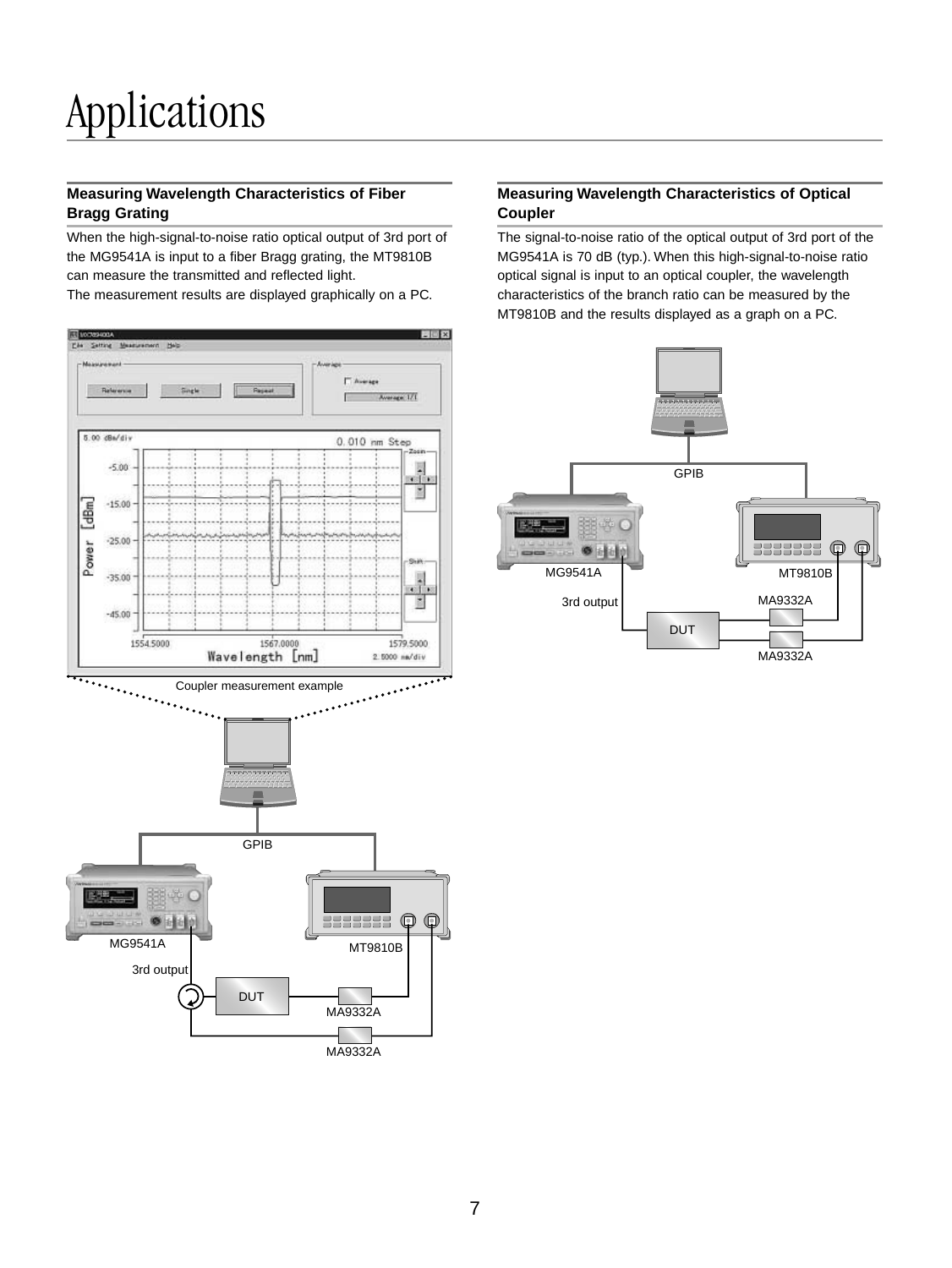#### **High-Dynamic-Range Measurement of Wavelength Characteristics**

Tracking measurement is supported by connecting the optical output (1st port) of the MG9541A and MS9710B/C using the RS-232C interface. This eliminates the need for an external controller and permits high-dynamic range measurement (approx. 80 dB typ.) of the wavelength loss characteristics of optical components.



#### **Multiple Light Sources**

The characteristics of optical components can be checked efficiently by branching the high-power optical output (2nd port) of the MG9541A. For example, several test-stations can use one MG9541A by branching the high-power output.

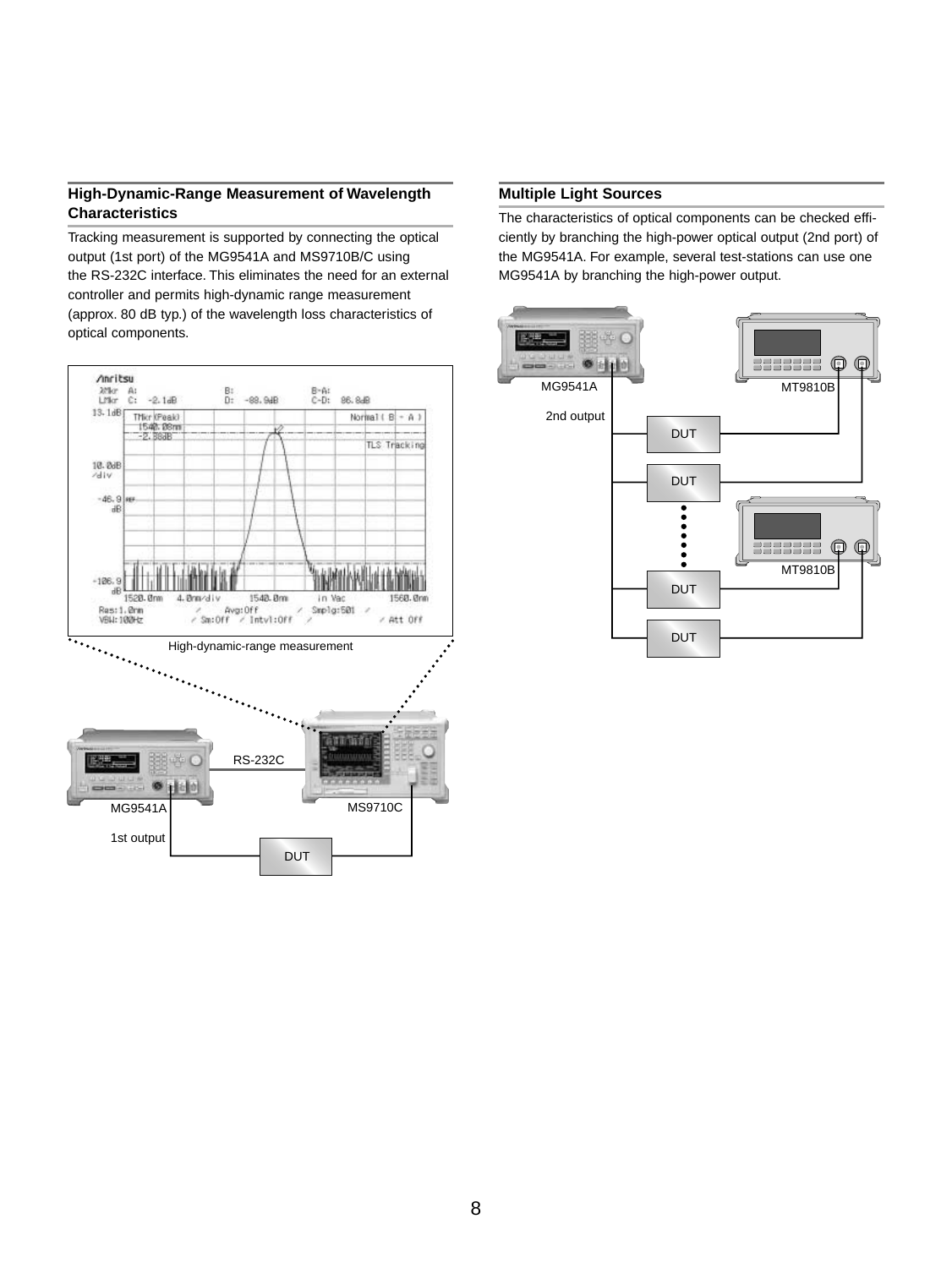### Specifications

#### **• ME7894A Optical Component Tester**

| Configuration instruments       | MG9541A, MT9810B, MU931002A, MA9332A                                               |
|---------------------------------|------------------------------------------------------------------------------------|
| Wavelength measurement range    | 1510 to 1640 nm                                                                    |
| Minimum wavelength resolution   | 1 pm                                                                               |
| Absolute wavelength accuracy *1 | $±55$ pm                                                                           |
| Wavelength repeatability *2     | $±35$ pm                                                                           |
| Loss measurement dynamic range  | ≥50 dB (1530 to 1625 nm)                                                           |
| Loss measurement accuracy       | $\leq \pm 0.3$ dB (-10 dBm)                                                        |
| Loss measurement linearity *3   | $\leq \pm 0.1$ dB $\pm 5$ nW (-10 to -50 dBm)                                      |
| Loss measurement repeatability  | $\leq \pm 0.1$ dB $\pm 5$ nW (-10 to -49 dBm)                                      |
| SNR *4                          | $\geq$ 69 dB/0.1 nm (MG9541A 3rd output)                                           |
| Measurement time                | $\leq$ 10 s (wavelength span: 20 nm, wavelength resolution: 4 pm, using 1 channel) |
| Number of channels              | Max. 2 channels                                                                    |
| Operating temperature           | +10 $\degree$ to +35 $\degree$ C                                                   |
| Software *5                     | MX789400A Optical Component Tester Control Software                                |

\*1: After wavelength calibration, <10 h, constant temperature

\*2: Constant temperature

\*3: –10 dBm reference

\*4: Signal-to-noise ratio

\*5: PC required for MX789400A

IBM-PC AT compatible with CPU equivalent of Intel Celeron 450 MHz or higher (with FPU), 64 Mbytes of RAM min., 100 MB or more of free disk space, 1024 x 768 pixel min. display, running Microsoft Windows 95 service pack 1 or later, or Windows 98 and Microsoft Internet Explorer V.4.01 or later, with National Instrument PCI-GPIB or PCMCIA-GPIB installed

Microsoft Windows and Internet Explorer are registered trademarks of Microsoft Corporation in the USA and other countries. Other company names and trademarks in this catalog are the property of their respective owners.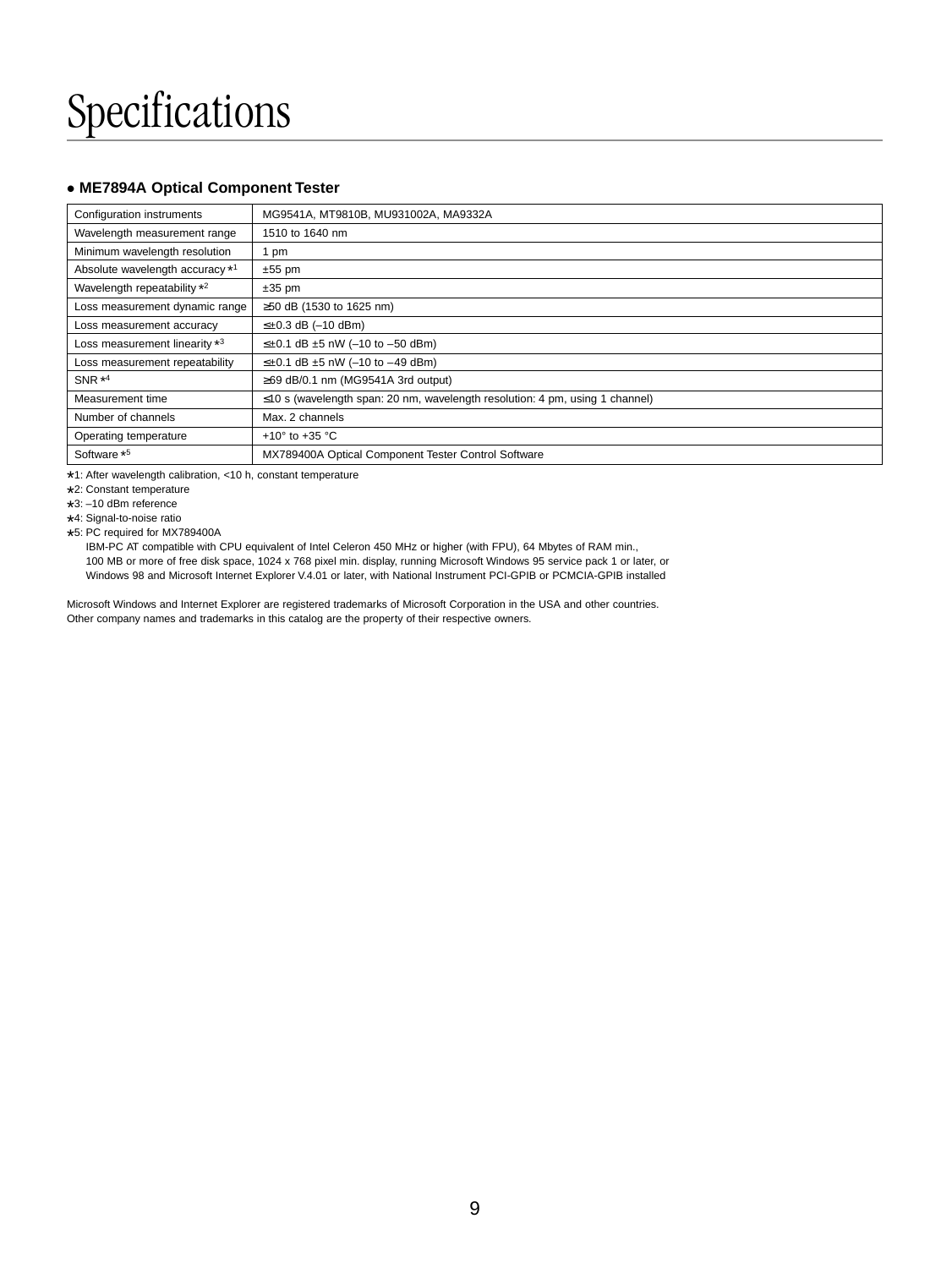#### **• MG9541A Tunable Laser Source**

| Optical output port *1        | 1st output (variable level over wide range)                                                                                                                                                     | 2nd output (high-power)                                                                                                                                   | 3rd output (high signal-to-noise ratio)                                                                                             |  |
|-------------------------------|-------------------------------------------------------------------------------------------------------------------------------------------------------------------------------------------------|-----------------------------------------------------------------------------------------------------------------------------------------------------------|-------------------------------------------------------------------------------------------------------------------------------------|--|
| Wavelength range              | 1510 to 1640 nm (>130 nm)                                                                                                                                                                       |                                                                                                                                                           |                                                                                                                                     |  |
| Wavelength setting resolution | 1 pm                                                                                                                                                                                            |                                                                                                                                                           |                                                                                                                                     |  |
| Absolute wavelength accuracy  | ±55 pm (valid for 10 h after wavelength calibration and at constant temperature)                                                                                                                |                                                                                                                                                           |                                                                                                                                     |  |
| Relative wavelength accuracy  | ±45 pm (constant temperature)                                                                                                                                                                   |                                                                                                                                                           |                                                                                                                                     |  |
| Wavelength repeatability      | ±35 pm (constant temperature)                                                                                                                                                                   |                                                                                                                                                           |                                                                                                                                     |  |
| Wavelength stability          | $\pm 8$ pm (approx. 1000 MHz, 0 to 10 min after changed the parameter, constant temperature)<br>$\pm 0.8$ pm (approx. 100 MHz, 10 min to 1 h after changed the parameter, constant temperature) |                                                                                                                                                           |                                                                                                                                     |  |
| Maximum output power          | ≥+1 dBm (1530 to 1580 nm)<br>≥0 dBm (1530 to 1625 nm)<br>≥-2 dBm (1510 to 1640 nm)                                                                                                              | ≥+7 dBm (1530 to 1580 nm)<br>≥+6 dBm (1530 to 1625 nm)<br>≥+4 dBm (1510 to 1640 nm)                                                                       | ≥–15 dBm (1530 to 1625 nm)<br>≥-20 dBm (1510 to 1640 nm)                                                                            |  |
| Minimum output power          | ≤-30 dBm (1510 to 1640 nm)                                                                                                                                                                      | 2 dB down from the maximum output<br>power (1510 to 1640 nm)                                                                                              | ≤-30 dBm (1510 to 1640 nm)                                                                                                          |  |
| Power linearity               | ±0.30 dB (constant temperature)                                                                                                                                                                 | $\pm 0.60$ dB (constant temperature)                                                                                                                      | ±0.3 dB (constant temperature)                                                                                                      |  |
| Power repeatability           | $\pm 0.02$ dB ( $\geq -20$ dBm, constant temperature)<br>$\pm 0.04$ dB (<-20 dBm, constant temperature)                                                                                         | ±0.22 dB (constant temperature)                                                                                                                           | $\pm 0.02$ dB<br>(≥-20 dBm, constant temperature)<br>$\pm 0.04$ dB<br>(<-20 dBm, constant temperature)                              |  |
| Power stability               | ±0.01dB<br>$(\geq -20$ dBm, 1 h, constant temperature)*2<br>$\pm 0.02$ dB<br>$\left(-20 \text{ dBm}, 1 \text{ h}, \text{ constant temperature}\right)$ *2                                       | ±0.20 dB (0 to 10 min. after changing<br>setting, constant temperature)<br>$\pm 0.05$ dB (10 min. to 1 h after changing<br>setting, constant temperature) | $\pm 0.01$ dB ( $\geq -20$ dBm, 1 h, constant<br>temperature) $*^2$<br>$\pm 0.02$ dB (<-20 dBm, 1 h, constant<br>temperature) $*^2$ |  |
| Level flatness                | $\pm 0.30$ dB (constant temperature)                                                                                                                                                            | ±0.60 dB (1530 to 1580 nm,<br>1570 to 1625 nm, constant temperature)                                                                                      | $\pm 0.30$ dB (constant temperature)                                                                                                |  |
| Signal-to-noise ratio         | ≥47 dB/0.1 nm (1530 to 1620 nm)<br>≥40 dB/0.1 nm (1520 to 1620 nm)<br>≥37 dB/0.1 nm (typical, 1510 to 1640 nm)                                                                                  | ≥47 dB/0.1 nm (1530 to 1620 nm)<br>≥40 dB/0.1 nm (1520 to 1620 nm)<br>≥37 dB/0.1 nm (typical, 1510 to 1640 nm)<br>*At maximum output                      | ≥69 dB/0.1 nm (1520 to 1620 nm)<br>≥66 dB/0.1 nm<br>(typical, 1510 to 1640 nm)                                                      |  |
| Spectrum line width           | Coherence control off: ≤800 kHz (typical), coherence control on: ≥10 MHz (typical)                                                                                                              |                                                                                                                                                           |                                                                                                                                     |  |
| Polarization extinction ratio |                                                                                                                                                                                                 | 15 dB (typical, when FC-PANDA or SC connector is used and Anritsu specified polarization-maintaining optical fiber is used.                               |                                                                                                                                     |  |
| Tuning speed                  | <2200 ms/100 nm, <1200 ms /10 nm, <1200 ms /1 nm                                                                                                                                                |                                                                                                                                                           |                                                                                                                                     |  |
| Power                         | 85 to 132 Vac/170 to 250 Vac, 47.5 to 63 Hz, <190 VA                                                                                                                                            |                                                                                                                                                           |                                                                                                                                     |  |
| Warming-up time               | <1 h (power on at room temperature)                                                                                                                                                             |                                                                                                                                                           |                                                                                                                                     |  |
| Temperature range             | +10° to +35°C (operating), -20° to +60°C (storage)                                                                                                                                              |                                                                                                                                                           |                                                                                                                                     |  |
| Dimensions and mass           | 320 (W) x 133 (H) x 451 (D) mm, ≤16.5 kg                                                                                                                                                        |                                                                                                                                                           |                                                                                                                                     |  |
| <b>EMC</b>                    | EN61326: 1997/A1: 1998 (Class A), EN61000-3-2: 1995/A2: 1998 (Class A), EN61326: 1997/A1: 1998 (Annex A)                                                                                        |                                                                                                                                                           |                                                                                                                                     |  |
| LVD                           | EN61010-1:1993/A2: 1995 (Installation category II, Pollution degree 2)                                                                                                                          |                                                                                                                                                           |                                                                                                                                     |  |
| Laser safety                  | IEC-60825-1: Class 3B, FDA (21CFR1040.10): Class III b                                                                                                                                          |                                                                                                                                                           |                                                                                                                                     |  |

\*1: The specifications for 3 kinds of optical output ports are applied for the selected one port.

\*2: When the supplied terminator is connected to the 2nd output.

#### **• MT9810B Optical Test Set**

| Display resolution               | dBm: 0.001, 0.01, 0.1<br>dB: 0.001, 0.01, 0.1<br>Watt: 5 digits                                            |
|----------------------------------|------------------------------------------------------------------------------------------------------------|
| Display range                    | $-199.999$ to +199.999 dBm, ±0.0001 pW to ±10000 W                                                         |
| Display                          | Fluorescent character display tube                                                                         |
| Remote control                   | <b>GPIB, RS-232C</b>                                                                                       |
| External trigger input connector | BNC type (MG9541A dedicated)                                                                               |
| Laser safety mechanism           | Remote interlock, optical output control (key control)                                                     |
| Environmental conditions         | Operating temperature and humidity: 0° to +50°C/≤90% (no condensation), Storage temperature: -25° to +71°C |
| Plug-in units                    | Max. 2                                                                                                     |
| Dimensions and mass              | 213(W) x 88(H) x 351(D) mm, $\leq$ 3.5 kg (excluding plug-in units)                                        |
| Power                            | 85 to 132 Vac/170 to 250 Vac, 47.5 to 63 Hz, ≤70 VA                                                        |
| <b>EMC</b>                       | EN61326: 1997/A1: 1998 (Class A), EN61000-3-2: 1995/A2: 1998 (Class A), EN61326: 1997/A1: 1998 (Annex A)   |
| <b>LVD</b>                       | EN61010-1:1993/A2: 1995 (Installation category II, Pollution degree 2)                                     |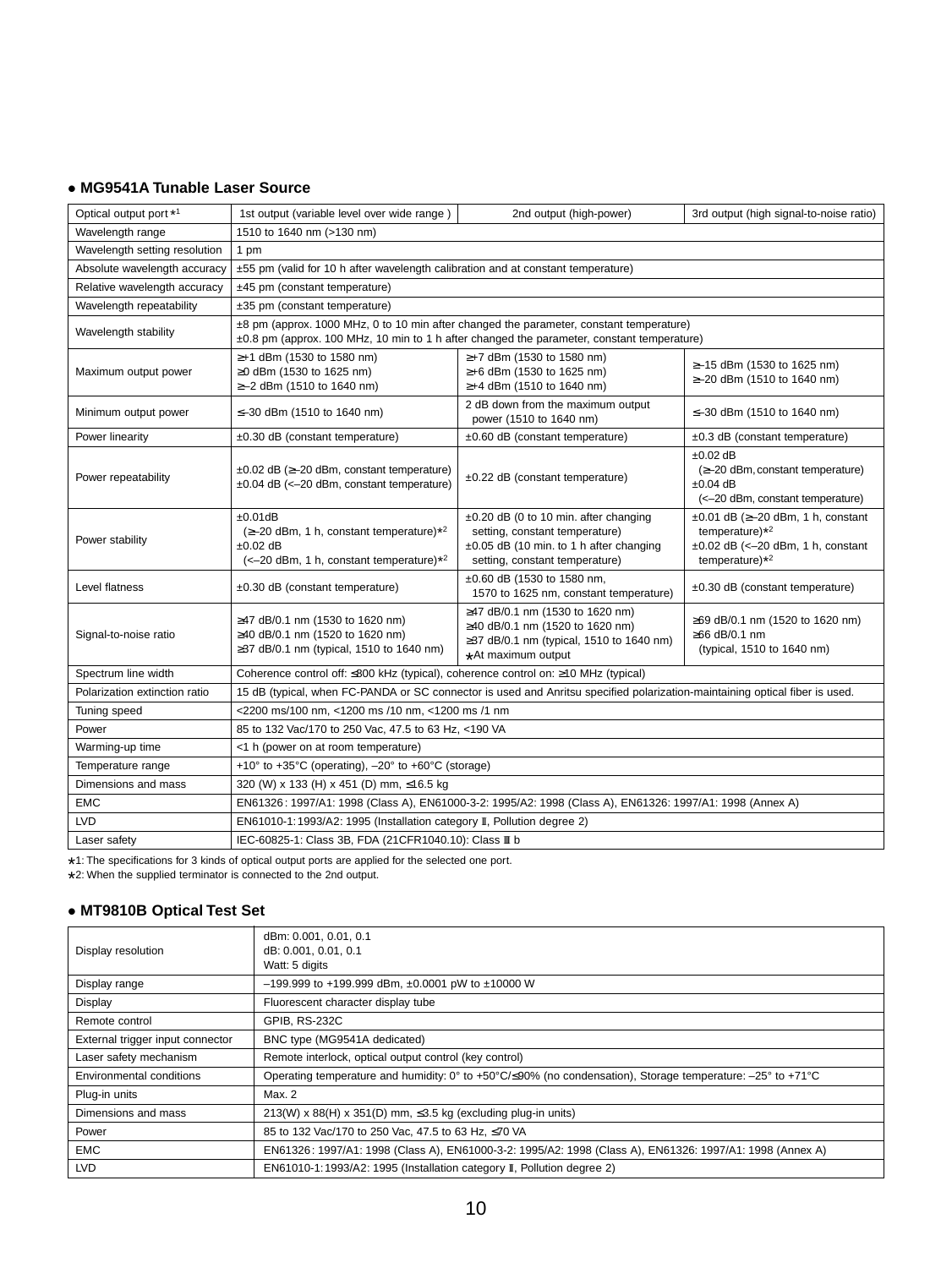#### **• MA9332A Optical Sensor**

This specifications are available combined with MT9810B Optical Test Set.

| Element                                 | InGaAs-PD                                                                                                                                                  |
|-----------------------------------------|------------------------------------------------------------------------------------------------------------------------------------------------------------|
| Input type                              | Fiber (with using MA9005A connector adapter)                                                                                                               |
| Applicable optical fiber                | 9/125 to 62.5/125 mm (NA: $\leq$ 0.29)                                                                                                                     |
| Wavelength range                        | 750 to 1700 nm                                                                                                                                             |
| Optical power measurement range *1      | +5 to -80 dBm (continuous light)                                                                                                                           |
| Noise level *2                          | $\leq -76$ dBm                                                                                                                                             |
| Polarization dependency *3              | $\leq \pm 0.017$ dB (typ: $\leq \pm 0.01$ dB)                                                                                                              |
| Optical power measurement uncertainty*4 | Reference conditions: ±2%, operating conditions: ±3.5%                                                                                                     |
| Linearity *5                            | $\leq \pm 0.05$ dB $\pm 50$ pW (+7 to 0 dBm), $\leq \pm 0.01$ dB $\pm 30$ pW (0 to -70 dBm)                                                                |
| Optical connector *6                    | FC-PC, ST, DIN, HMS-10/A, SC                                                                                                                               |
| Environmental conditions                | Operating temperature and humidity: $0^{\circ}$ to +50 $^{\circ}$ C/ $\leq$ 90% (no condensation)<br>Storage temperature: $-40^{\circ}$ to $+71^{\circ}$ C |
| Dimensions and mass                     | 45 (W) x 60 (H) x 110 (D) mm, ≤500 g                                                                                                                       |
| Connection with MT9810B                 | Requires MU931002A                                                                                                                                         |

\*1: 1550 nm

\*2: Peak-to-peak noise, measurement interval: 100 ms, averaging: 10 times, 1550 nm

\*3: Using SM fiber (ITU-T G.652), return loss: <sup>≥</sup>45 dB, 1550 nm

\*4: Reference conditions

SM fiber (ITU-T G.652), master FC connector, power level: 100 µW (-10 dBm), continuous light, 1550 nm, 23° ±2°C, at day of calibration, after 30 min warm-up Operating conditions

SM fiber (ITU-T G.652), master FC connector, power level: 100 μW (-10 dBm), continuous light, any wavelength in 1000 to 1650 nm range, 23° ±5°C, within 1 year after calibration, after 30 min warm-up, add 1% to accuracy for a fiber other than SM fiber (ITU-T G.652)

\*5: Measurement conditions

Constant temperature within 23° ±5°C, bandwidth: auto/0.1 Hz/1 Hz/10 Hz, any wavelength in 1000 to 1650 nm, continuous light, power level: 100 µW (–10 dBm) reference, after 30 min warm up

\*6: Specify connector for optical connector option supplied as standard accessory. If connector not specified, FC-PC (Option 37) supplied as standard.

### Ordering Information

Please specify model/order number, name and quantity when ordering.

| Model/Order No.                                         | Name                                            |  |  |
|---------------------------------------------------------|-------------------------------------------------|--|--|
|                                                         | <b>Main frame</b>                               |  |  |
| MG9541A                                                 | Tunable Laser Source                            |  |  |
|                                                         | <b>Standard accessories</b>                     |  |  |
|                                                         | Power cord, 2.6 m :<br>1 pc                     |  |  |
|                                                         | Optical connector *1:<br>3 pcs                  |  |  |
| F0013                                                   | Fuse, 5 A:<br>2 pcs                             |  |  |
| <b>W1814AE</b>                                          | MG9541A operation manual:<br>1 copy             |  |  |
| W1815AE                                                 | MG9541A remote control operation manual: 1 copy |  |  |
| S0003                                                   | Optical output control key:<br>2 pcs            |  |  |
| B0329F                                                  | Front cover (3/4MW3U):<br>1 pc                  |  |  |
| J1076                                                   | Optical terminator:<br>1 pc                     |  |  |
|                                                         | <b>Peripheral instruments</b>                   |  |  |
| <b>MS9710B</b>                                          | <b>Optical Spectrum Analyzer</b>                |  |  |
| <b>MS9710C</b>                                          | Optical Spectrum Analyzer                       |  |  |
|                                                         | <b>Application parts</b>                        |  |  |
|                                                         |                                                 |  |  |
| Z0282                                                   | Ferrule cleaner                                 |  |  |
| Z0283                                                   | Ferrule cleaner tape                            |  |  |
| Z0284                                                   | Adapter cleaner                                 |  |  |
| J1082                                                   | FC-PC-FC-PC-1M-PM13 (FC-PC polarization-        |  |  |
|                                                         | maintaining optical fiber cord, 1 m)            |  |  |
| FC-PC-SC-PC-1M-PM13 (FC-PC-SC-PC polarization-<br>J1083 |                                                 |  |  |
| maintaining optical fiber conversion cord, 1 m)         |                                                 |  |  |

| Model/Order No. | Name                                                                             |
|-----------------|----------------------------------------------------------------------------------|
| J1084           | SC-PC-SC-PC-1M-PM13 (SC-PC polarization-<br>maintaining optical fiber cord, 1 m) |
| J0575           | FC-PC-FC-PC-2M-SM<br>(FC-PC optical fiber cord, 2 m, SM)                         |
| <b>9000L</b>    | GPIB cable, 0.5 m                                                                |
| J0007           | GPIB cable, 1 m                                                                  |
| J0008           | GPIB cable, 2 m                                                                  |
| <b>J0009</b>    | GPIB cable, 4 m                                                                  |
| J0654A          | Serial interface cable (9P-9P)                                                   |
| J0655A          | Serial interface cable (9P-25P)                                                  |
| J0739G          | Replaceable optical connector (FC-PANDA)                                         |
| J0618D          | Replaceable optical connector (ST)                                               |
| J0618E          | Replaceable optical connector (DIN)                                              |
| J0618F          | Replaceable optical connector (HMS-10/A)                                         |
| J0619B          | Replaceable optical connector (SC)                                               |
| B0498           | Rack mount kit                                                                   |
|                 | <b>Options</b>                                                                   |
| MG9541A-29      | Tunable laser source (FC-PANDA connector)                                        |
| MG9541A-38      | Tunable laser source (ST connector)                                              |
| MG9541A-39      | Tunable laser source (DIN connector)                                             |
| MG9541A-40      | Tunable laser source (SC connector)                                              |
| MG9541A-43      | Tunable laser source [HMS-10/A (DIAMOND)<br>connector l                          |